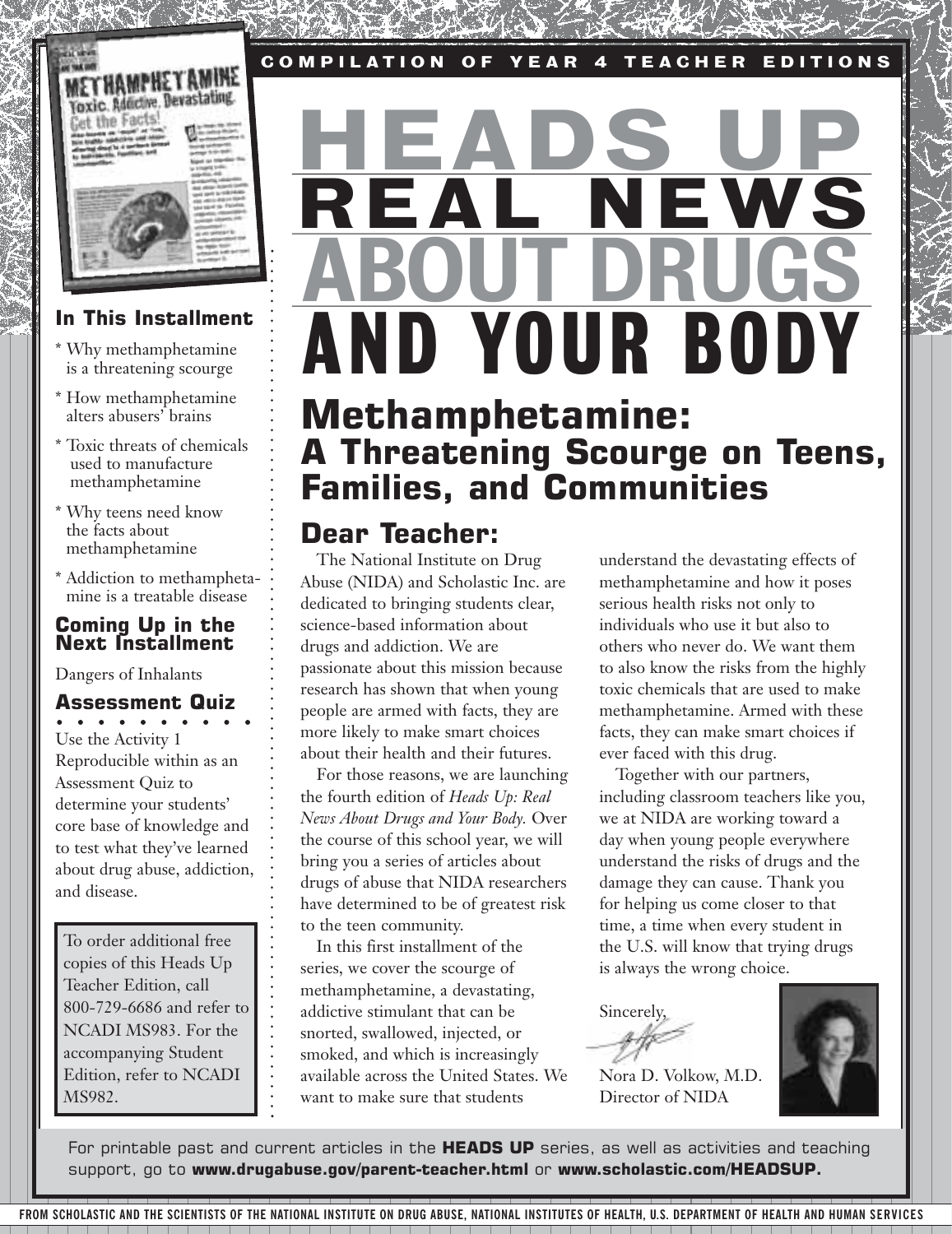**PREPARATION:** Before beginning the lessons, make these photocopies: Two copies for each student of Activity 1 Reproducible "Heads Up: Methamphetamine—A Quiz" (page 3) to be used as a pre-text and post-text quiz, and one copy for each student of Activity 2 Reproducible "Heads Up: What Methamphetamine Does to Your Brain" (page 4).

# **Lesson 1 Heads Up: What Do You Know About the Dangers of Methamphetamine?**

# **OBJECTIVE**

To give students science-based facts about methamphetamine; to educate students about the ways in which methamphetamine can damage the brain and immune system; to help students understand that trying methamphetamine even once can be hazardous; and to assess students' knowledge of the topics before and after reading the article.

# **NATIONAL SCIENCE EDUCATION STANDARDS**

Life Science; Science in Personal and Social Perspective

# **LESSON STRATEGY**

Introducing the Topic

• Before the lesson begins, hold a class discussion based on these questions: What is methamphetamine? What do you know about it and how it affects the body and brain? What is the source of your information? How can you determine if your source is reliable?

• Tell students that they are going to see how much they know about methamphetamine and what the latest research is teaching us about it. Distribute copies of Activity 1 Reproducible. Tell students to write their names on the paper and label it No. 1. Then have them answer the questions. Collect and grade the papers.

### **READING, DISCUSSION, AND ASSESSMENT**

• Have students read the article "Methamphetamine: Toxic. Addictive. Devastating. Get the Facts!" Next, hold a discussion based on these questions: Why is it especially important today that teens understand the risks of using methamphetamine? What are the risks to users? To nonusers? What happens in the brain when a person takes methamphetamine? What does the article mean when it says that methamphetamine "tricks" the brain into releasing high and unnatural

levels of dopamine? What are the dangers of the chemicals used to illegally make methamphetamine?

• Next, tell students it's time to see how much they've increased their knowledge. Give them a second copy of Activity 1 Reproducible. Tell them to write their names on the paper and label it No. 2. When students have finished, collect the papers, score them, and compare the results before and after the lesson.

# **WRAP-UP**

• Conclude the lesson by asking students whether they think young people and adults in their community understand the risks of methamphetamine. Have students brainstorm ways of getting these messages across. If possible, put some of the best suggestions into action.

**ANSWERS TO REPRODUCIBLE QUIZ ON PAGE 3:**

1. b; 2. d; 3. c; 4. a; 5. d; 6. b; 7. a; 8. a; 9. d; 10. a.

# **Lesson 2 Heads Up: What Methamphetamine Does to Your Brain**

# **OBJECTIVE**

Students use scientific data to draw conclusions about the effects of methamphetamine on brain chemistry, memory, and motor skills.

# **NATIONAL SCIENCE EDUCATION STANDARDS**

Science as Inquiry; Science in Personal and Social Perspective

# **LESSON STRATEGY**

Introducing the Topic

2

- Tell students that new advances in imaging are allowing scientists to study the living brain to understand how drugs affect its structure and chemistry. Ask students how they think this capability has changed research, and how it can work with other types of inquiry to increase our understanding of drugs and the harm they can cause.
- Explain to students that they are going to read about an experiment in which researchers used positron emission tomography (PET), a

noninvasive imaging technique, to compare dopamine transporter (DAT) levels in the brains of methamphetamine abusers with those in non–drug users. (Methamphetamine produces pleasure by releasing extra dopamine in the brain.) The study subjects were also given memory and motor skill tests, because the researchers wanted to see if there was a relationship between DAT levels and performance on these tests.

• Ask students why they think it's important to learn about how particular drugs affect the brain. How is this information useful to scientists who study addiction? To teenagers?

### **READING, DISCUSSION, AND WRAP-UP**

- Hand out Activity 2 Reproducible. Have students read the sheet and answer the questions at the end.
- Wrap up the lesson by discussing the following questions: Could spreading

the news about how dramatically methamphetamine affects brain structure, memory skills, and motor skills help cut down the number of new users? Why or why not? What kinds of follow-up experiments would you conduct if you were on the research team? How could you set up an experiment to see whether the brain changes you detected are permanent?

### **ANSWERS TO REPRODUCIBLE QUESTIONS ON PAGE 4:**

**1.** Dopamine is a brain chemical that plays a key role in motor activity, motivation, and feelings of pleasure. DATs move dopamine around in the brain. **2.** They knew animals given high doses of methamphetamine had lowered DAT levels and wanted to see if the doses of methamphetamine abused by humans also resulted in lowered DAT levels; they suspected the loss of DATs might affect motor skills and memory because of the location in the brain where DAT levels were most reduced. **3.** By using PET scans. **4.** DAT reductions probably result in decreases in motor and memory skills; methamphetamine abuse can result in lower DAT levels. **5.** Athlete: using the drug may reduce chances of success by impairing motor skills. Lawyer: using the drug may reduce chances of success by impairing memory skills.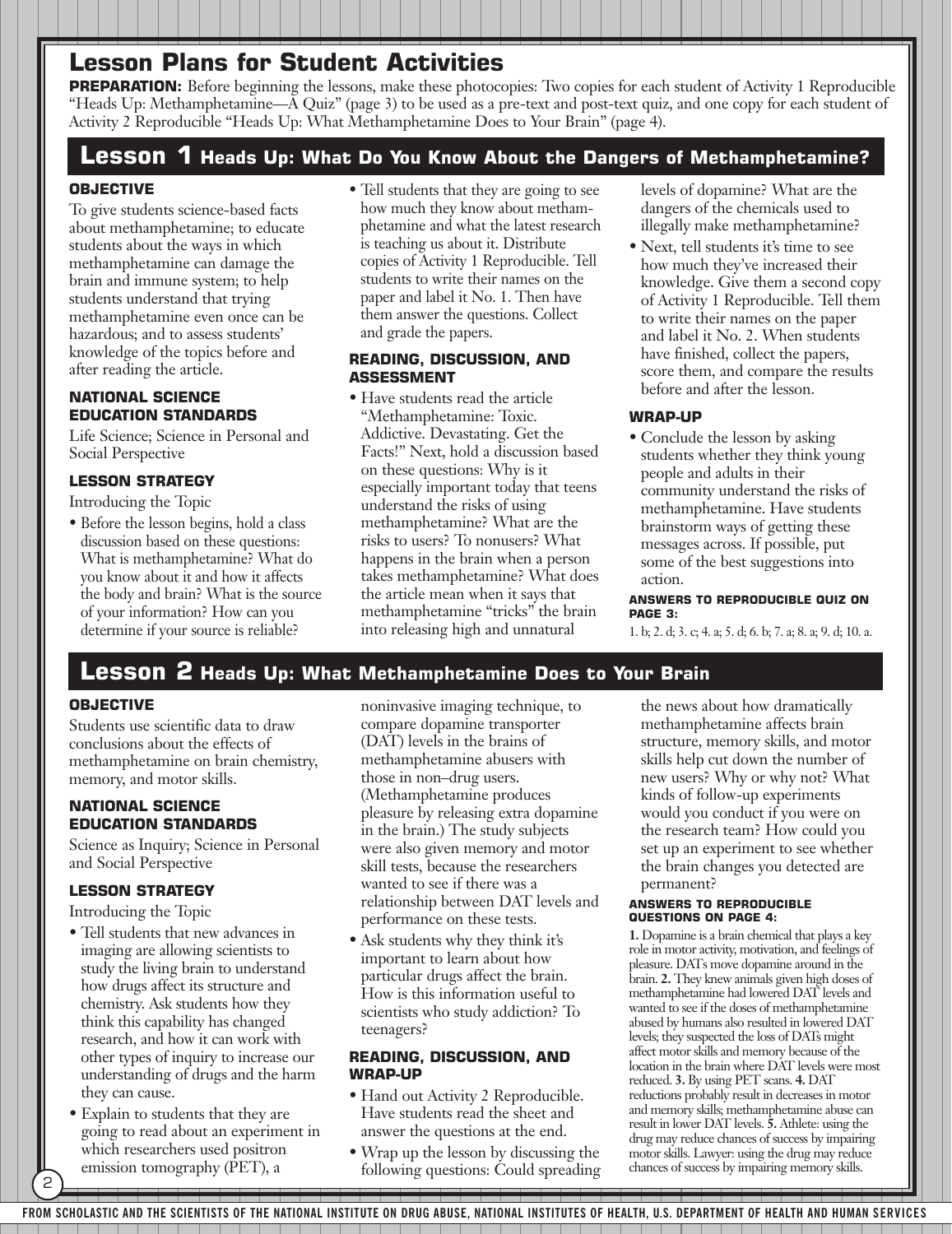# **Heads Up: Methamphetamine—A Quiz**

**Test your knowledge of the drug methamphetamine by answering the questions below.** 

# **1. Methamphetamine is a**

a. hallucinogen.

EADS UP **REAL NEWS** BOUT DRU( AND YOUR BODY

- b. stimulant.
- c. narcotic.
- d. painkiller.

# **2. Which of the following does methamphetamine affect?**

- a. the brain
- b. the body's immune system
- c. the environment
- d. all of the above

# **3. Dopamine is a brain chemical most important in regulating feelings of**

- a. anger.
- b. jealousy.
- c. pleasure.
- d. déjà vu.

# **4. At first, methamphetamine causes**

- a. an unnaturally high level of dopamine in the brain.
- b. a shortage of dopamine in the brain.
- c. the destruction of all dopamine in the brain.
- d. the destruction of some dopamine in the brain.

# **5. Methamphetamine can be responsible for**

- a. violent behavior.
- b. burns.
- c. explosions.
- d. all of the above.

# **6. When methamphetamine abusers try to quit, they often experience**

- a. euphoria.
- b. a lack of pleasure.
- c. extreme violent impulses.
- d. amnesia.

# **7. Methamphetamine can cause the body to heat up excessively, which can lead to**

- a. convulsions.
- b. lung cancer.
- c. heart attack.
- d. brain tumor.

# **8. Methamphetamine causes alterations in the areas of the brain responsible for**

- a. memory and motor skills.
- b. breathing.
- c. sleep regulation.
- d. all of the above.

# **9. Which of the following technologies did scientists use to determine that methamphetamine abuse results in brain alterations?**

- a. X rays
- b. CAT scan (Computerized Axial Tomography)
- c. centrifuge
- d. Magnetic Resonance Imagery (MRI)

# **10. Methamphetamine addiction is a disease that**

- a. can be treated with behavioral therapy.
- b. is incurable.
- c. can be easily cured with medication.

3

d. is contagious.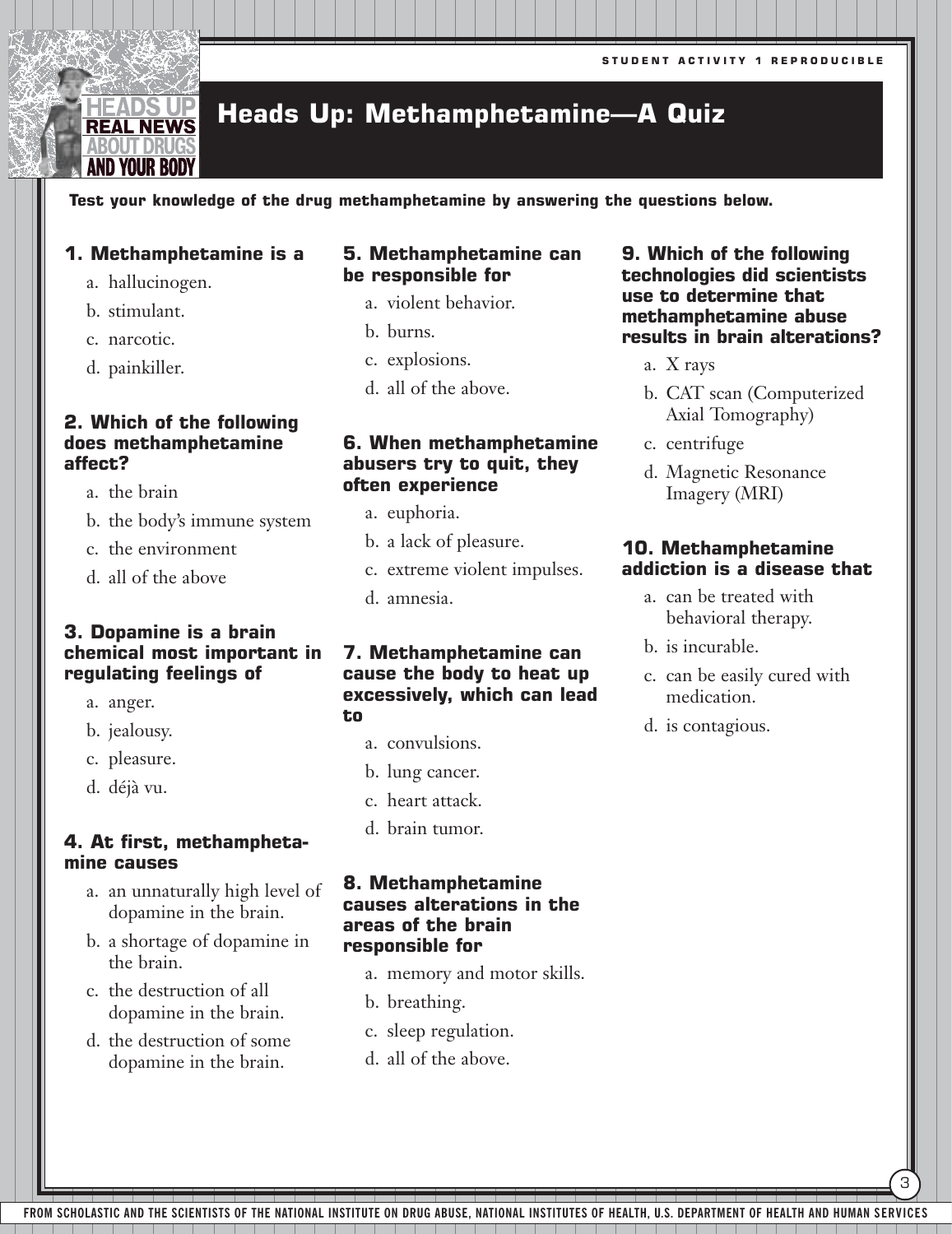### **Heads Up: What Methamphetamine REAL NEWS Does to Your Brain** BOUT DRUG AND YOUR BOD

With methamphetamine blazing a destructive path across the country, it has become urgent for young people to understand how the drug affects the brain. The NIDA-sponsored experiment described below does exactly that. The results are dramatic.

# **The Experiment: Dopamine Transporters, Methamphetamine, and Memory and Motor Problems**

**Background** In 2000, when this experiment was conducted, scientists knew that animals given high doses of methamphetamine wound up with fewer dopamine nerve transporters, or terminals, in their brains. Dopamine is a brain chemical important for pleasure, motivation, and motor activity. Dopamine transporters, or DATs, are located on the dopamine terminal and are responsible for recycling dopamine back into the neuron that released it. This is a necessary step for proper communication between nerve cells.

Scientists can attach a radioactive compound to

**Description** Scientists attached radioactively labeled compounds to the DATs in the brains of 15 longterm methamphetamine abusers and 18 non–drug users. Then their brains were scanned using PET (positron emission tomography), which enabled scientists to see and measure DATs. The participants were then given four tests to assess their motor and memory abilities:

**Results** When the experiment was complete, the researchers analyzed the results. They compared the test scores and DAT levels of methamphetamine abusers with those of the non-drug users. This is what they found:

**DAT Levels** The methamphetamine abusers, who had abstained from drug abuse for at least 2 weeks, all had fewer DATs than the non–drug users. The difference was most dramatic in the striatum, a part of the brain

DATs in humans. Then, using imaging techniques, they can measure changes in the number of dopamine transporters to find out whether methamphetamine abusers have fewer dopamine transporters (and presumably fewer dopamine terminals) than nonusers. This experiment was designed to determine not only

whether methamphetamine abuse reduced DATs, but also whether changes in DATs could be linked to changes in abusers' behavior and performance. Problems with memory and motor skills have been associated with methamphetamine abuse, and these are both activities that involve dopamine.

- **Timed Gait Test**: Walking a straight line as quickly as possible.
- **Grooved Pegboard Test**: Putting pegs into small, angled holes as quickly as possible.
- **Interference Recall Test**: Learning and recalling words after a distraction.
- **Delayed Recall Test**: Learning and recalling words after a delay.

associated with motivation, attention, and control of movement, and was evident even in a former methamphetamine abuser who had abstained for 11 months.

**Test Performance** The researchers found that lower DAT levels corresponded to worse performance on all four motor and memory tests described above. The subjects with the lowest DAT levels performed worst on the tests.

**You're the Scientist** Now imagine that you're a scientist analyzing the data from this experiment, and answer these questions. Write your answers on the back of this page.

# **Understand**

4

**1.** What is dopamine? What does a dopamine transporter (DAT) do?

**2.** Why were researchers interested in DAT levels in methamphetamine abusers? Why did they suspect a link between DAT levels and motor and memory skills?

**3.** How can you measure DAT levels in a human brain?

# **Analyze**

**4.** What conclusion can you draw from the fact that the lower a methamphetamine abuser's DAT level, the lower his/her performance on the motor and memory tests? What does this tell you

about how methamphetamine affects the brain?

**5.** Based on the experiment results, how would you predict methamphetamine abuse might affect the future career success of a teen who wanted to be a professional athlete? What about a teen who wanted to be a trial lawyer?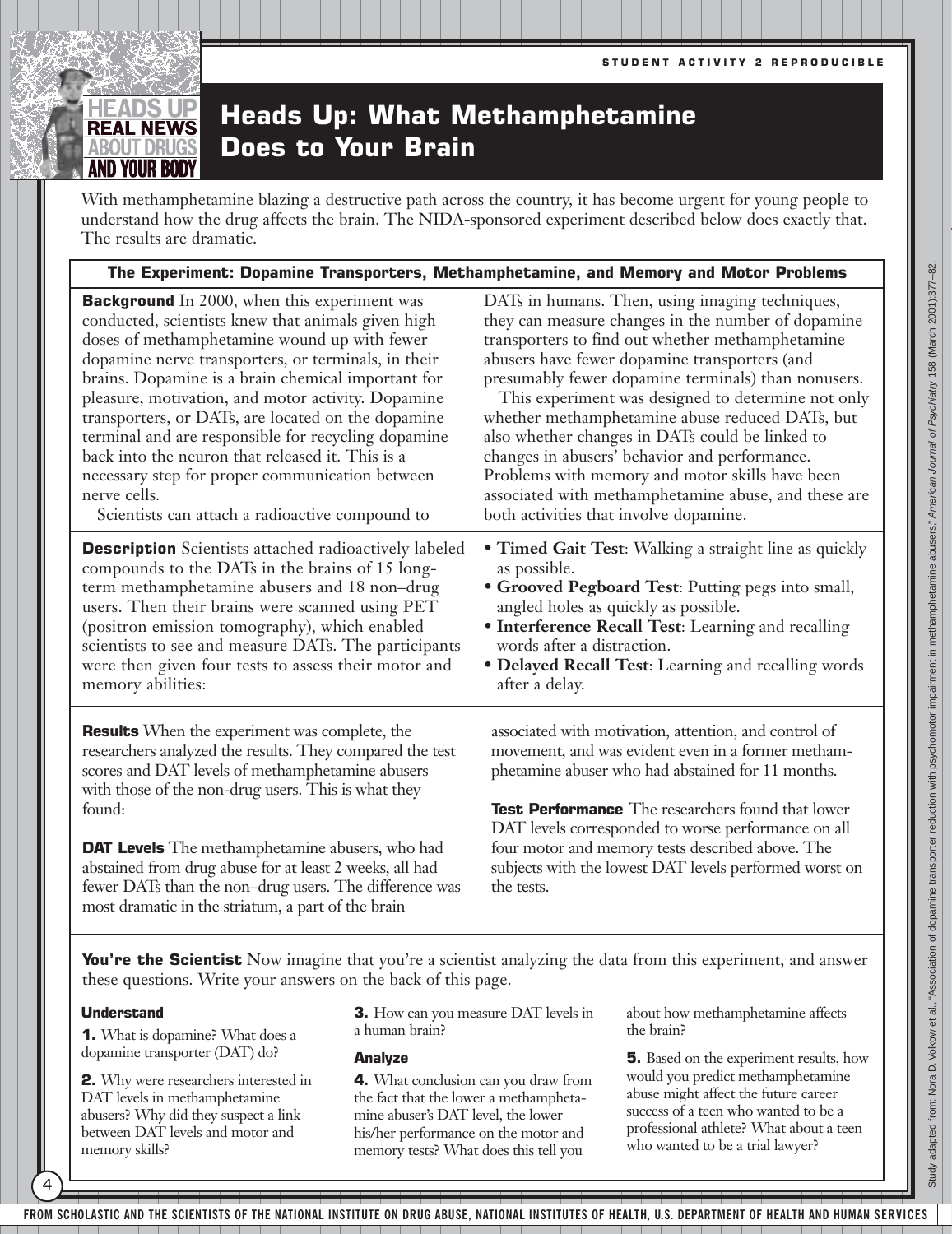# **YEAR 4—TEACHER'S EDITION**

# **Inhalants: A Looming Threat for All Teens**



# **In This Installment**

**REAL NEWS** 

**AND YOUR BODY |** 

- How all inhalants are poisonous chemical vapors.
- How inhalants can cause a condition called **sudden sniffing death**.
- How inhalants can cause damage to the whole body—including death.
- Why teens need to learn the facts.

# **Coming Up in the Next Installment**

• Dangers of Prescription Drug Abuse

# **Assessment Quiz**

Use the Activity 1 Reproducible within as an Assessment Quiz to determine your students' core base of knowledge and to test what they've learned about inhalants.

# **Dear Teacher:**

I have an important warning to share with you. Some of the most dangerous substances abused by your students may be found in the home—and even in schools. As a group, these toxic substances are referred to as inhalants. They are breathable chemical vapors that produce mind-altering effects. Abusers breathe in toxic fumes to achieve a high. Substances that are abused as inhalants include computer cleaner, nail polish remover, glue, and a host of other products that may seem



harmless because their intoxicating effects are so totally unconnected to their intended uses.

Inhalants are anything *but* harmless.

They are dangerous poisons that can kill in an instant. And I am troubled to report that the use of inhalants is on the upswing among young people bucking the overall trend of decreasing drug abuse among teens. NIDA's most recent Monitoring the Future study, an annual survey of youth drug abuse, found a significant increase in the number of 8th-graders saying they had tried inhalants at least once. Not only that: more than 66 percent of students in this age group didn't think that

—A message from Dr. Nora D. Volkow, Director of NIDA

> abusing inhalants once or twice was risky.

Monitoring the Future and other studies indicate that inhalant abuse is particularly prevalent among young teens. Some may abuse inhalants as a substitute for alcohol because they can be obtained easily.

This article, the second installment in this year's edition of *Heads Up: Real News About Drugs and Your Body,* will alert your students to the real dangers of inhalant abuse and explain to them why the smart choice is never to try inhalants—not even once.

In addition to sharing this article with your classes, there is one other step you can take to keep your students safe from inhalants. Encourage school officials and parents to store household products carefully; they should be keenly aware of the temptations that these dangerous substances pose to young people (as well as the danger of accidental inhalation by very young children).

Thank you for devoting a portion of your valuable classroom time to sharing this key message about inhalants with your students. As ever, we deeply appreciate your willingness to play a vital role in NIDA's mission: helping young people everywhere understand the risks of drugs and the damage they can cause.

5

Sincerely,

Nora D. Volkow, M.D. Director of NIDA

For printable past and current articles in the **HEADS UP** series, as well as activities and teaching support, go to **www.drugabuse.gov/parent-teacher.html** or **www.scholastic.com/HEADSUP.**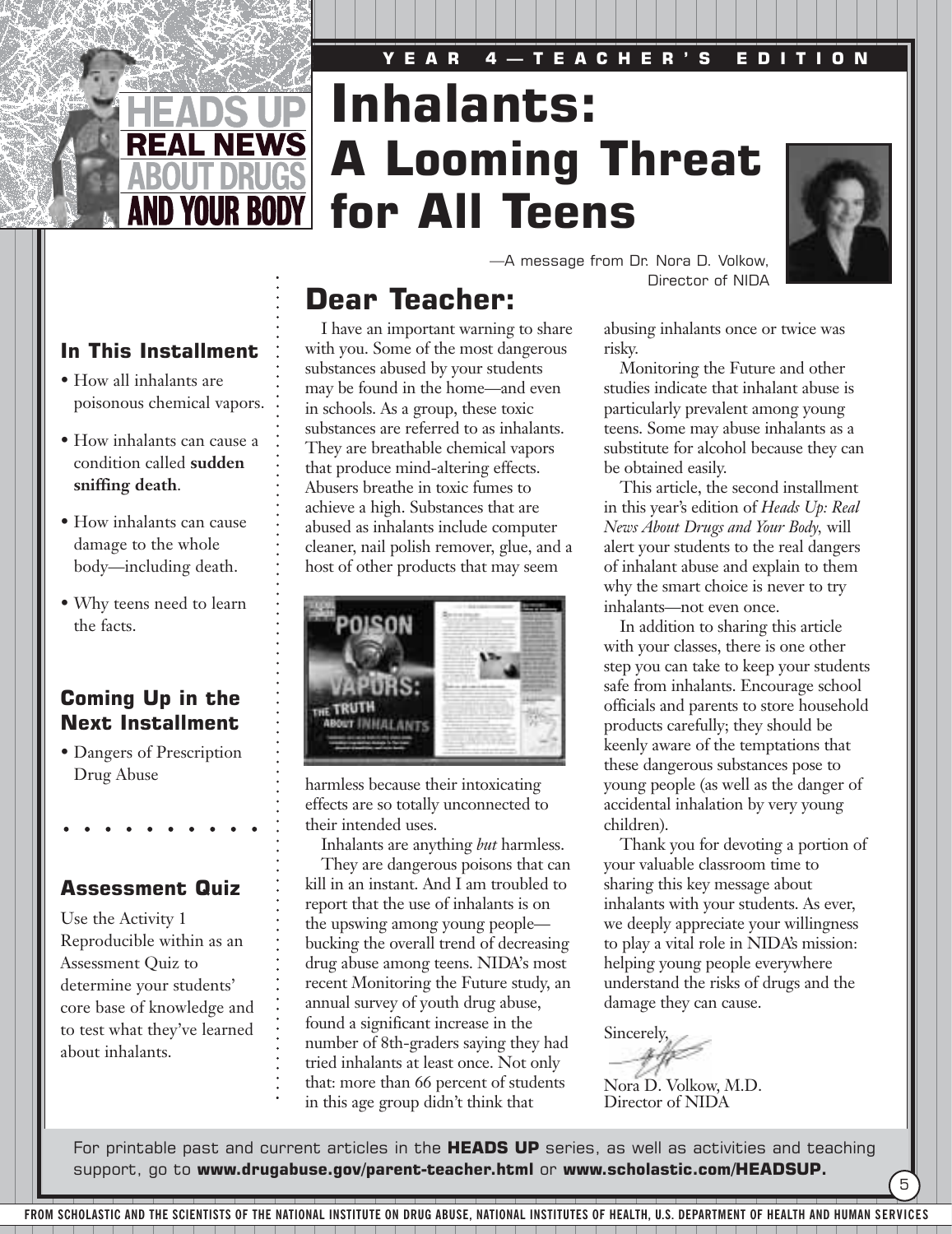**PREPARATION:** Before beginning the lessons, make these photocopies: Two copies for each student of Activity 1 Reproducible "Heads Up: Inhalants—A Quiz" (page 7) for a pre-reading and post-reading quiz, and one copy for each student of Activity 2 Reproducible "Heads Up: Learning How Inhalants Become Drugs of Addiction" (page 8).

# **Lesson 1 Heads Up: What Do You Know About Inhalants and Their Dangers?**

# **OBJECTIVE**

To give students science-based facts about inhalants; to educate students about the ways in which inhalants can damage the brain and body, sometimes causing death; to help students understand that trying inhalants even once can be dangerous or even deadly; and to assess students' knowledge of the topics before and after reading the article "Poison Vapors: The Truth About Inhalants."

# **NATIONAL SCIENCE EDUCATION STANDARDS**

Life Science; Science in Personal and Social Perspective

# **LESSON STRATEGY**

Introducing the Topic

• Before the lesson begins, hold a class discussion based on these questions: *What are inhalants? How can they damage the body and brain? Surveys show that some teens think inhalants are less dangerous than they really are. Why might that be?*

• Tell students that they are going to find out how much they know about inhalants and what the latest research is teaching us about them. Distribute copies of Activity 1 Reproducible. Tell students to write their names on the paper and label it No. 1. Then have them answer the questions. Collect and grade the papers.

### **READING, DISCUSSION, AND ASSESSMENT**

- Have students read the article "Poison Vapors: The Truth About Inhalants." Next, hold a discussion based on these questions: *What are the key dangers of inhalant abuse? Why do you think many young teens don't understand the risks of inhalants? Does the fact that many inhalants have innocent purposes, such as cleaning, make them seem less dangerous?*
- Next, tell students it's time to find out how much they've increased their knowledge. Give them a

second copy of Activity 1 Reproducible. Tell them to write their names on the paper and label it No. 2. When students have finished, collect the papers, score them, and compare the results. Share the results with students before and after the lesson.

## **WRAP-UP**

• Conclude the lesson by asking students what they think might be the most effective way to inform young people about the dangers of inhalants. Ask them if they think products that are abused as inhalants should carry warning labels, or if it should be against the law to sell products like computer cleaner to young people. Brainstorm ways that your class could spread the word about the risks of abusing inhalants.

**ANSWERS TO REPRODUCIBLE QUIZ ON PAGE 7:** 

1. b; 2. b; 3. b; 4. d; 5. d; 6. d; 7. a; 8. c; 9. a; 10. c.

# **Lesson 2 Heads Up: Learning How Inhalants Become Drugs of Addiction**

### **OBJECTIVE**

Students use scientific data to draw conclusions about the effects of toluene (a toxic component of many inhalants) on brain chemistry, behavior, and motor activity; students learn that the chemicals in inhalant vapors can lead to addiction.

### **NATIONAL SCIENCE EDUCATION STANDARDS**

Science as Inquiry; Science in Personal and Social Perspective

# **LESSON STRATEGY**

Introducing the Topic

• Begin by sharing with students the definition below of **drug addiction**, taken from the article "Drug Addiction Is a Disease: Why the Teen Brain Is Vulnerable," **www.scholastic.com/headsup**. (You may want to provide this entire article to students as back-up.)

> **Drug addiction:** A chronic relapsing disease that is characterized by compulsive drug-seeking and abuse and long-lasting chemical changes in the brain.

Based on what they've already

6

learned about inhalants from the article, ask students the following: *Why do you think inhalants can be classified as a drug of addiction?*

• Next, explain that students are going to read about an experiment in which researchers tested rats to find out how their brains and bodies respond to an inhalant component called toluene. (The experiment is described in Activity 2 Reproducible.) If the brain and body respond in the same way that they do to many other drugs of abuse, this will show that toluene may cause addictive behavior in a similar way. The brain chemical tested in the experiment was dopamine because of its key involvement in feelings of pleasure and motivation, as well as in motor coordination. *Ask students why and how they think drugs are able to change the way people behave. How do inhalants affect abusers' behavior?*

### **READING, DISCUSSION, AND WRAP-UP**

- Hand out Activity 2 Reproducible. Have students read the sheet and answer the questions at the end.
- Wrap up the lesson by discussing the

following questions: *How does the flood of dopamine in the brain that toluene apparently causes seem to affect the behavior of individual people who abuse inhalants? Based on this experiment, what might happen to toluene abusers' behavior if you gave them a drug that blocked dopamine from getting to the NAc? What would you need to know before you could recommend such treatment?*

### **ANSWERS TO REPRODUCIBLE QUESTIONS ON PAGE 8:**

**1.** *Question part one:* Dopamine acts on the brain to allow people to feel pleasure and motivation, and helps control motor coordination. *Question part two:* Taking drugs that make the brain produce unnaturally high levels of dopamine can throw off the brain's own ability to produce it. Abusers may then become addicted and unable to experience pleasure without the drug. **2.** Scientists knew amphetamine caused roaming by flooding the NAc with dopamine. They knew that scopolamine caused similar behavior through a different mechanism. They wanted to compare toluene—which they knew caused roaming—to see which category it fell into. **3.** *Question part one:* That inhalants may change abusers' brains so that the only way to feel pleasure is to continue inhaling. *Question part two:* Scientists can figure out ways to restore brain chemistry to normal.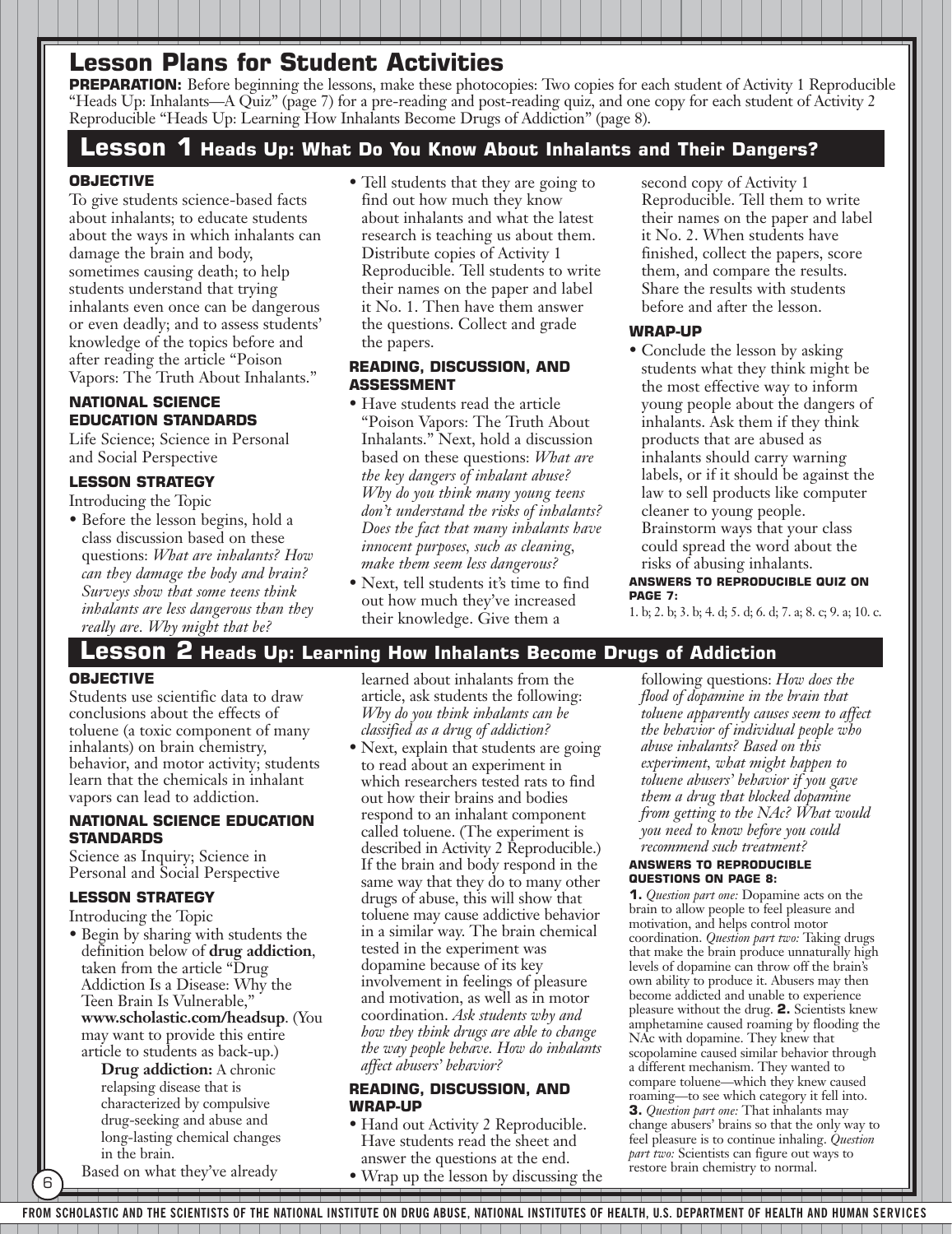### **Heads Up: Inhalants—A Quiz REAL NEWS**

**Test your knowledge of inhalants. Choose the correct answer to each question.**

# **1. Most inhalants are actually intended to be**

- a. prescription drugs.
- b. household and office products.
- c. painkillers.

**IEADS UP** 

BOUT DRU( AND YOUR BODY

d. cold medicine.

# **2. How do inhalants wind up in abusers' bloodstreams?**

- a. Abusers inject them.
- b. Abusers breathe them in.
- c. Abusers take them in pill form.
- d. All of the above.

# **3. Some inhalants are safer than others.**

- a. true
- b. false

# **4. Which of the following organs or body systems can be seriously damaged by inhalant abuse?**

- a. the nervous system (brain, spinal cord, and nerves)
- b. the heart
- c. the liver
- d. all of the above
- **5. The inhalant nitrous oxide can rob the body of \_\_\_\_\_\_\_, causing death.**
	- a. blood
	- b. essential vitamins
	- c. dopamine
	- d. oxygen

# **6. Which of the following is not a risk of inhalant abuse?**

- a. hearing loss
- b. blackouts
- c. sudden sniffing death
- d. none of the above

# **7. Toluene, a chemical found in many inhalants, can cause muscle spasms, tremors, and hearing loss. It does so by breaking down**

- a. a nerve coating called myelin.
- b. a section of the inner ear called the cochlea.
- c. the brain's balance center.
- d. nerve cells in the nose.
- **8. Benzene, a toxic component of gasoline fumes, can cause aplastic anemia, an often fatal disease of the** 
	- a. liver.
	- b. lungs.
	- c. blood.
	- d. brain.

# **9. When toxins from inhalants stay in the body for a long time, they are stored in**

- a. fatty tissue.
- b. muscle tissue.
- c. the inner ear.
- d. the stomach.
- **10. A recent survey found that more than \_\_\_\_\_\_\_ of 8th-graders didn't realize that regular use of inhalants is harmful.**

7

- a. 2 percent
- b. 8 percent
- c. 38 percent
- d. 66 percent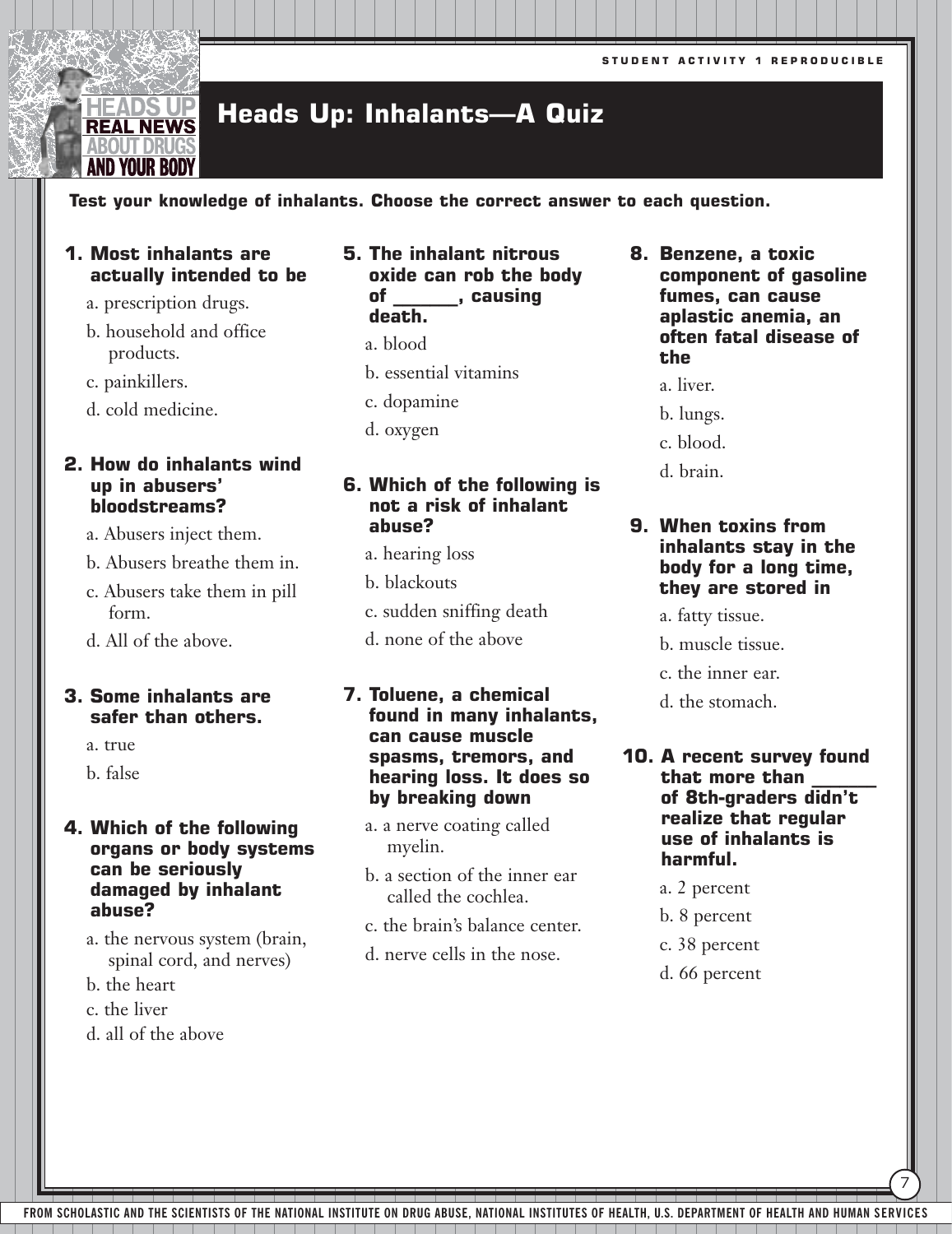# HEADS UP **REAL NEWS ABOUT DRUG** AND YOUR BODY

# **Heads Up: Learning How Inhalants Become Drugs of Addiction**

Among the known risks of inhalants are severe brain damage, physical disabilities, and even death. In addition to these risks, new scientific evidence points to how inhalants also act upon the brain like other drugs of addiction.

Recently, two NIDA-sponsored researchers at the University of Arizona in Tucson studied how rats are affected by toluene—a chemical found in many inhalants, including gasoline, spray paint, and glue. If the scientists could show that toluene's effects on the brain are similar to those of other drugs of addiction, it would help them figure out how to battle inhalant abuse. Read about the experiment, then answer the questions below.

# **The Experiment: A Change in Dopamine Levels Is Behind a Toluene-Induced Behavior Change**

# **BACKGROUND**

Researchers Art Riegel and Edward French knew that when toluene was given to rats, it caused increased motor activity, known as "roaming." The researchers wanted to see whether this behavioral change in the rats' motor activity resulted from heightened dopamine activity in their brains' pleasure center.

It was known that some drugs that cause roaming *and* feelings of extreme pleasure—including the drug amphetamine—do so by increasing dopamine in a region of the brain called the nucleus accumbens

# **DESCRIPTION**

To test whether the increased roaming in rats that were given toluene is related to dopamine activity, the researchers compared toluene's effects on two groups of rats. One group was made up of ordinary lab rats. The other group had a procedure done so that dopamine was blocked from reaching the NAc region

# **RESULTS**

8

- As the scientists expected, the **normal rats** showed increased roaming when given **toluene, amphetamine,** or **scopolamine.**
- The **dopamine-blocked rats** reacted differently. Their roaming response to **toluene** was 55 percent less than in normal rats given toluene. Their roaming response to **amphetamine** was 67 percent less than in normal rats given amphetamine. Their

(NAc for short). The NAc is sometimes called the brain's pleasure center, and dopamine is sometimes called the pleasure chemical.

Dopamine is a naturally occurring brain chemical that is important for pleasure, motivation, and motor activity. When people take drugs that cause the brain to produce unnaturally large quantities of dopamine, it can throw off the brain's own ability to produce this chemical. Drug abusers become unable to feel pleasure without taking drugs. This is the start of the disease known as addiction.

of their brains. If the dopamine-blocked rats showed roaming activities, scientists would know it couldn't be caused by dopamine in the NAc.

Next, scientists injected the two groups with three drugs: toluene, amphetamine (which acts through dopamine in the NAc), and scopolamine (which induces roaming, but *not* through dopamine).

roaming response to **scopolamine** was the same as in the normal rats.

• "The findings put inhalants squarely in the same category as other drugs of abuse, suggesting that a similar mechanism of action is involved," explained Dr. Riegel. "There is a strong likelihood that they are highly addictive substances and that some of the same strategies that work for other addictions may effectively combat inhalant abuse as well."

# **YOU'RE THE SCIENTIST**

Now imagine that you're a scientist trying to understand and interpret this experiment. Answer the following questions.

**1.** What does dopamine do in our brains in its natural state? How can the dopamine system be damaged by drugs of abuse?

**2.** Can you think of a reason why the researchers injected the rats not only with toluene, but with amphetamine and scopolamine, too?

**3.** What do you think the results say about why people might repeatedly abuse inhalants even when they know they are dangerous? How can scientists use this information to help inhalant abusers?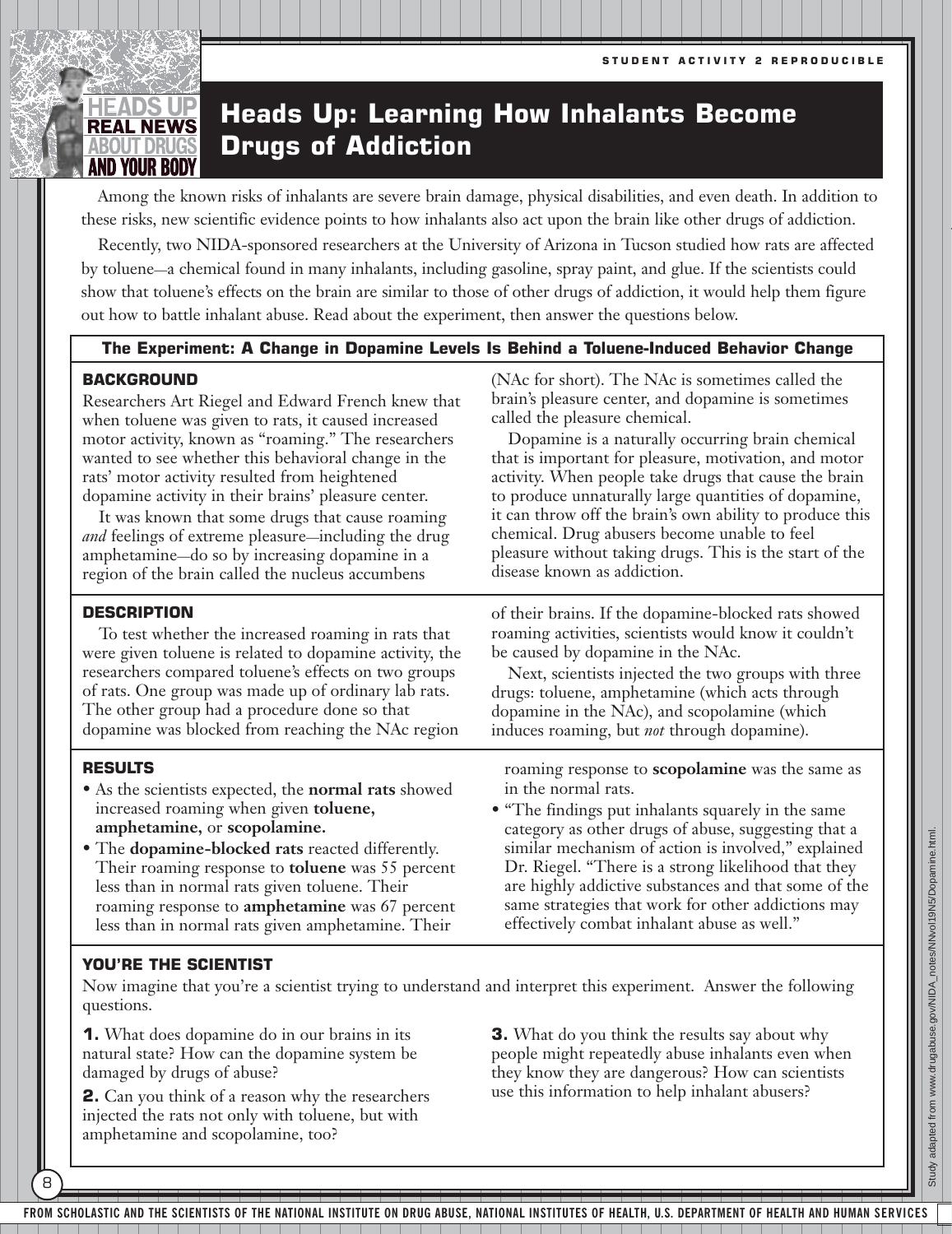# **YEAR 4—TEACHER'S EDITION Prescription Drug Abuse: Teens in Danger**



—A message from Dr. Nora D. Volkow, Director of NIDA

# In This Installment **Dear Teacher:**

**REAL NEWS** 

**AND YOUR BODY!** 

- What is prescription drug abuse?
- How does prescription drug abuse cause harm?
- Dangerous myths about prescription drugs
- Sports and steroid abuse

# **Coming Up in the Next Installment**

• Drugs in social settings

# **Assessment Opportunities**

Look inside for creative science-based lessons and to see how you can test what your students are learning about prescription drug abuse.

A serious threat to your students may be lurking in their families' medicine cabinets. New research by the National Institute on Drug Abuse (NIDA) and other federal agencies is revealing a troubling rise in prescription drug abuse among young people—and among adults as well. The increase in abuse of prescription painkillers by teens has been slight but at a persistent level of high use.



This installment of *Heads Up: Real News About Drugs and Your Body* gives students essential sciencebased information about prescription drug abuse and the harm posed by the most commonly abused medications. The article explains what prescription drug abuse is—and isn't—and dispels harmful myths.

In addition to sharing and discussing the article with your students, be mindful that parents and other adults should use prescription drugs as directed, then discard any leftover pills. Medications with potential for abuse—particularly pain relievers, antianxiety medications (benzodiazepines), and stimulants should not be kept in easy-access locations such as medicine cabinets. Your assistance in delivering this important information to students is invaluable; it *does* make a difference.

Thank you for joining me and the team of NIDA scientists in our efforts to bring students the facts about drug abuse. Together, we can all look forward to a day when students across the country understand that abusing drugs any drugs, whether prescription or street drugs—is never the right decision.

9

Sincerely,

Nora D. Volkow, MD Director of NIDA

For printable past and current articles in the **HEADS UP** series, as well as activities and teaching support, go to **www.drugabuse.gov/parent-teacher.html** or **www.scholastic.com/HEADSUP.**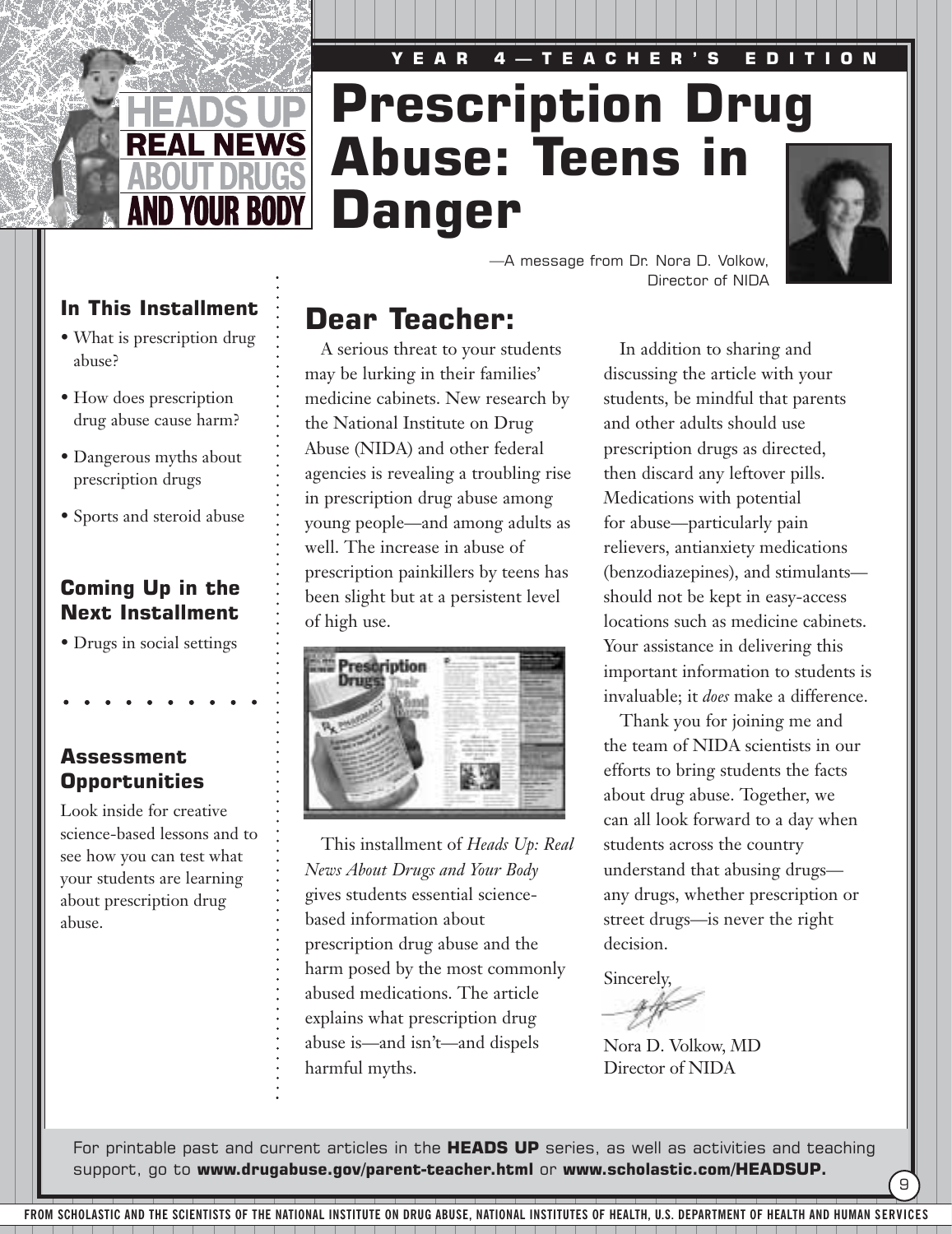**PREPARATION:** Before beginning the lessons, make these photocopies: two copies for each student of Activity 1 Reproducible "Heads Up: Prescription Drug Abuse—A Quiz" (page 11) for a pre-reading and post-reading quiz, and one copy for each student of Activity 2 Reproducible "Heads Up: Social Neuroscience—A New Frontier in the Study of Drug Abuse" (page 12).

# **Lesson 1 Heads Up: What Do You Know About the Dangers of Prescription Drug Abuse?**

# **OBJECTIVE**

To give students science-based facts about prescription drug abuse; to educate students about the most often abused prescription drugs and the harm they can cause; to help students understand that using medicines prescribed for someone else can be dangerous or deadly; and to assess students' knowledge of the topics before and after reading the article.

### **NATIONAL SCIENCE EDUCATION STANDARDS**

Life Science; Science in Personal and Social Perspective

# **LESSON STRATEGY**

Introducing the Topic

• Before the lesson begins, hold a class discussion based on these questions: *What is a prescription drug? What does it mean to abuse a prescription drug? Is it ever OK to take a prescription drug that was not prescribed specifically for you? Can prescription drugs be as dangerous as illegal drugs?*

• Tell students that they are going to see how much they know about prescription drug abuse and what the latest research is teaching us about it. Distribute copies of Reproducible 1. Tell students to write their names on the paper and label it No. 1. Then have them answer the questions. Collect and grade the papers.

# **READING, DISCUSSION, AND ASSESSMENT**

- Have students read the article "Prescription Drugs: Their Use and Abuse." Next, hold a discussion based on questions that the article may prompt, such as: *What are some possible reasons that prescription drug abuse is on the rise? List some myths about prescription drug abuse. How do you think people came to believe the myths? What can be done to dispel them? What do you think should be done to stop the abuse of anabolic steroids by professional athletes?*
- Next, tell students it's time to see how much they've increased their knowledge. Give them a second copy of Reproducible 1. Tell them to write their names on the paper and label it No. 2. When students have finished, collect the papers, score them, and compare the results before and after the lesson.

# **WRAP-UP**

• Conclude the lesson by asking students what they think ought to be done to end prescription drug abuse in their community. Does the answer lie in education, better control of the distribution of drugs, or tougher law enforcement? What could be done in each of those three realms that would help lower abuse rates among adults and teens?

### **ANSWERS TO REPRODUCIBLE QUIZ ON PAGE 11:**

1. b; 2. d; 3. d; 4. a; 5. b; 6. a; 7. c; 8. d; 9. d; 10. b; 11. c.

# **Lesson 2 Heads Up: Understanding Social Neuroscience**

# **OBJECTIVE**

Students gain an understanding about how social environment affects brain chemistry and susceptibility to drug abuse.

# **NATIONAL SCIENCE EDUCATION STANDARDS**

Science as Inquiry; Science in Personal and Social Perspective

# **LESSON STRATEGY**

Introducing the Topic

10

- Discuss with students what they know about the brain chemical dopamine: it is a neurotransmitter that causes feelings of pleasure when it binds with dopamine receptors in the brain. Review how drug abuse can interfere with the dopamine system. (See Reproducible 2 for details.)
- Ask students if they think a person's environment can affect how likely he or she is to abuse drugs. Ask if they think the effect is totally psychological, or if environment could actually affect brain chemistry.
- Tell students they are going to read about a NIDA-sponsored experiment with monkeys that investigated how and why being in a socially stressful or enriched environment can affect susceptibility to drug abuse. Explain that this line of research is called *social neuroscience.* Discuss what they think the term might mean. Break it down by discussing the meaning of the individual words—"social" and "neuroscience."
- Hand out Reproducible 2. Have students read the sheet and answer the questions at the end.

### **ANSWERS TO REPRODUCIBLE QUESTIONS ON PAGE 12:**

- 1. The monkeys in the enriched environment had 20 percent more dopamine receptor function.
- 2. The monkeys that experienced a stressful environment. A possible reason may be that being in an enriched environment had a positive influence on whether the monkeys took drugs.
- Answers to questions 3 and 4 will vary.
- Wrap up the lesson by discussing the following questions: *What is social neuroscience? How can findings from social neuroscience help scientists find new ways to prevent drug abuse? Can you think of any social neuroscience experiments that could be conducted with humans?*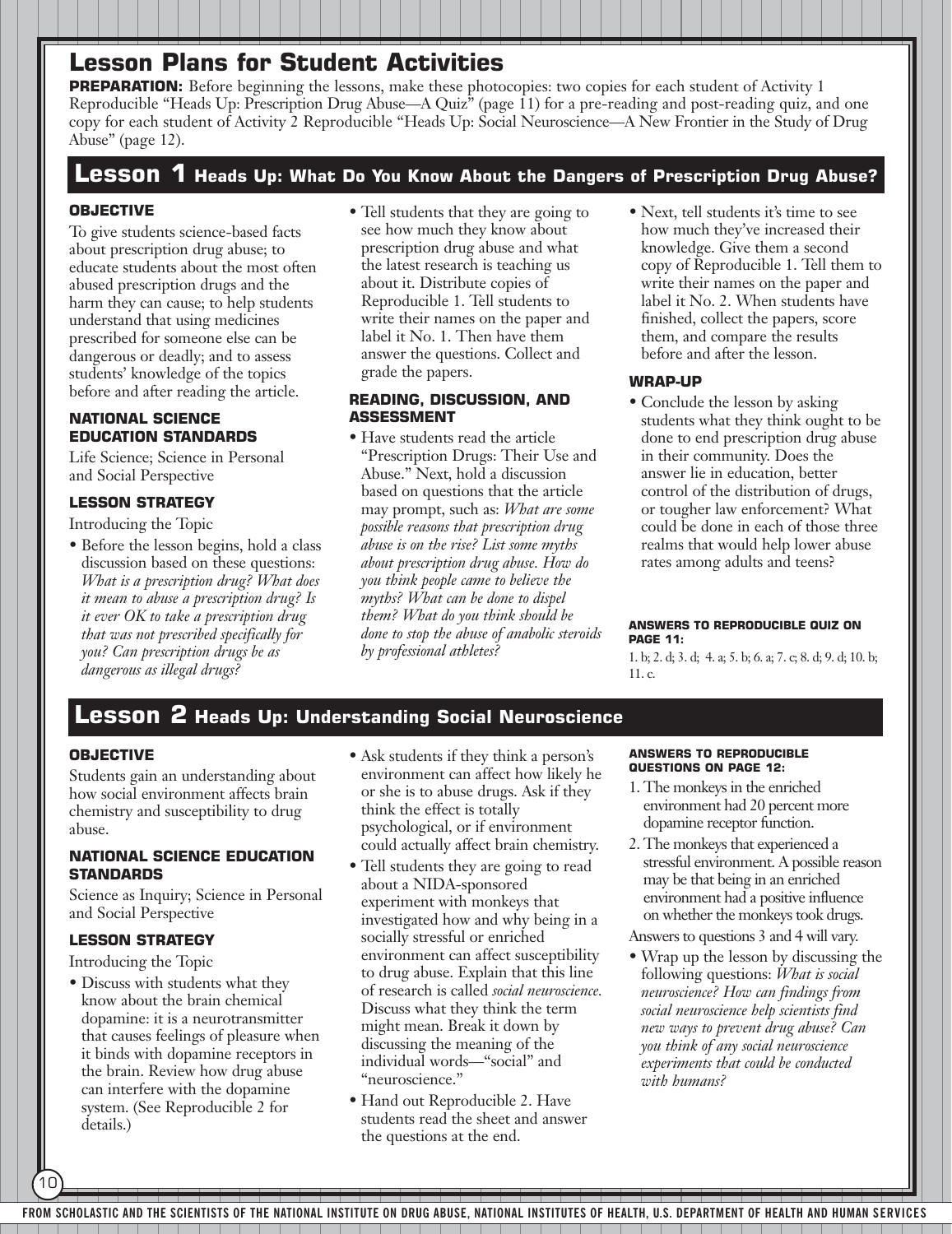# **Heads Up: Prescription Drug Abuse—A Quiz**

# **Test your knowledge of prescription drug abuse by answering the questions below.**

# **1. A prescription drug cannot legally be bought or sold without**

a. a safety cap.

EADS UP **REAL NEWS** BOUT DRU( AND YOUR BOD'

- b. a doctor's permission.
- c. a pharmacist's permission.
- d. a parent's permission.

# **2. Which of the following is safe to do if you're in serious pain?**

- a. take a pain medication prescribed for your mother
- b. take a pain medication prescribed for a friend
- c. take double the dose that is prescribed for you
- d. none of the above

# **3. Opioids are prescription drugs used to treat**

- a. viruses.
- b. obesity.
- c. infection.
- d. pain.

# **4. When abused, opioids can result in death by**

- a. stopping one's breathing.
- b. stroke.
- c. speeding up the heartbeat.
- d. causing the body to overheat.

# **5. Certain prescription stimulants are used to treat**

- a. sleeplessness.
- b. attention-deficit/ hyperactivity disorder.
- c. pain.
- d. autoimmune disorders.

# **6. Abuse of prescription stimulants can result in**

- a. high body temperature.
- b. infection.
- c. depressing respiration.
- d. liver cancer.

# **7. Benzodiazepines are also known as**

- a. stimulants.
- b. steroids.
- c. antianxiety medications.
- d. painkillers.

# **8. Which drug has been in the news because of its abuse by athletes who want to build strength and endurance?**

- a. Ritalin
- b. opioids
- c. OxyContin
- d. anabolic steroids

# **9. Abusing steroids can result in**

- a. facial hair growth in women.
- b. premature heart attacks.
- c. psychiatric problems.
- d. all of the above.

# **10. Two of the most commonly abused opioids are**

- a. Valium and Adderall.
- b. OxyContin and Vicodin.
- c. Xanax and Librium.
- d. Oxandrin and Anadrol.
- **11. A recent survey of Americans ages 12 and older found that \_\_\_\_\_\_\_\_\_ abused a prescription drug at least once in 2004.**
	- a. 1.3 percent
	- b. 4.3 percent
	- c. 6.1 percent
	- d. 9.3 percent

11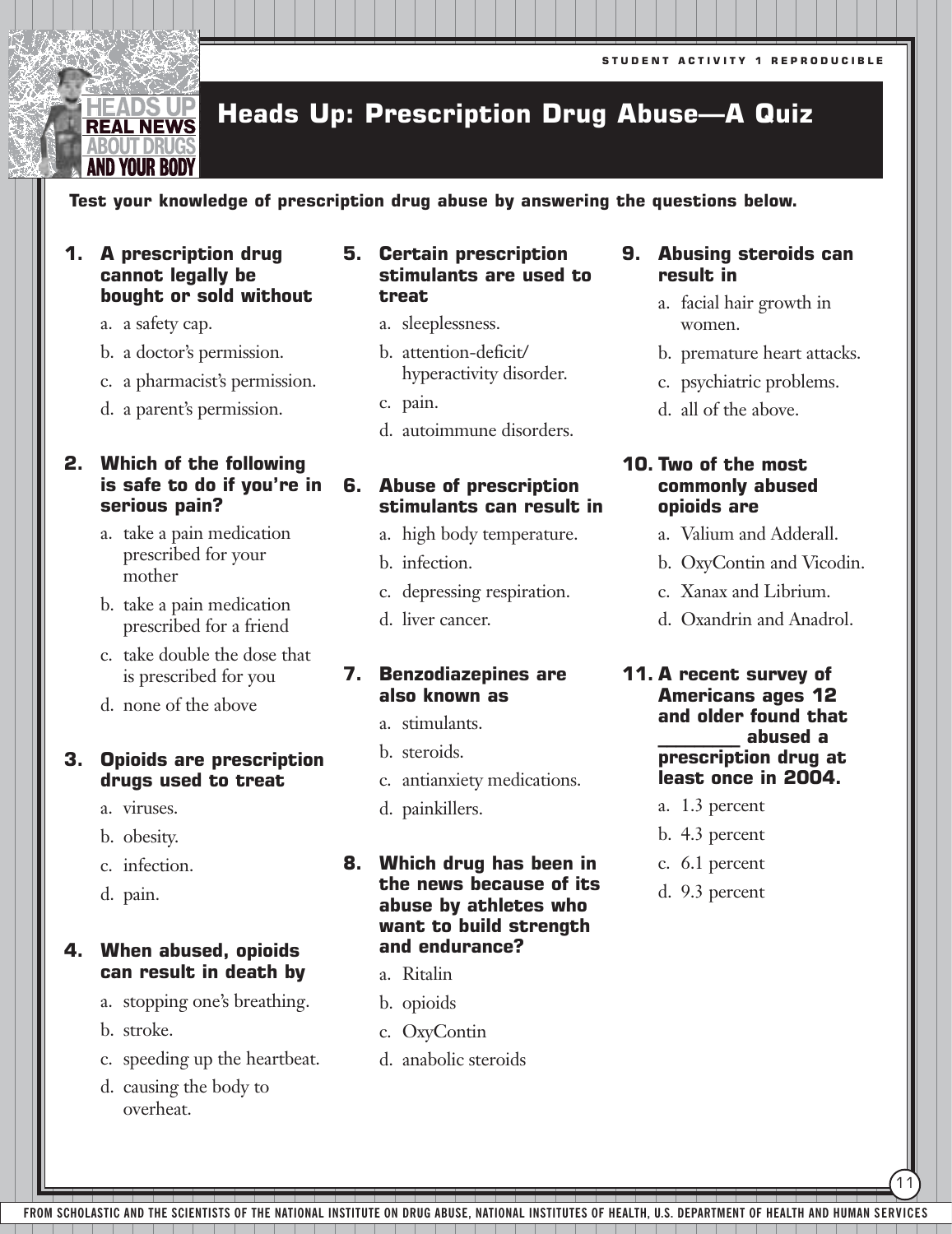# **Heads Up: Social Neuroscience—A New Frontier in the Study of Drug Abuse**

# **Introduction: Drug Abuse and Dopamine**

Under normal circumstances, dopamine (a brain chemical) is released in your brain when something pleasurable happens. When a drug abuser takes a drug, it causes an unnaturally large flood of dopamine in the brain. Over time, the brain gets used to having all the extra dopamine around. As a result, the number of dopamine receptors in the brain starts to drop. Because of that, the abuser can't feel pleasure without the huge flood of dopamine that only drugs can provide.

By studying the dopamine system, NIDA scientists have discovered that people who happen to have fewer dopamine receptors in their brains are more likely to feel pleasure when exposed to drugs that enhance the

dopamine system. That may in turn make them vulnerable to abusing drugs.

Now, NIDA researchers are trying to find out what causes variation in dopamine receptors. It is turning out that environment can actually influence brain chemistry, including the number of dopamine receptors in the brain. This has led to a new field of research called **social neuroscience.** This research examines how neurobiology and the social environment interact in the processes of initiation, maintenence, relapse, and treatment of abuse and addiction. Read below about a social neuroscience experiment involving monkeys, their environment, and drug use, then answer the questions below.

# **The Experiment: Social Environment and Dopamine Receptors**

### **Description**

EADS UP **REAL NEWS** 

12

- Researchers measured the number of dopamine  $D<sub>2</sub>$ receptors in a group of monkeys' brains using positron-emission tomography (PET). At this time, the monkeys were housed individually.
- Researchers then housed the monkeys in groups of four, and social hierarchies formed naturally. Some monkeys became dominant and some became subordinate. For those that became dominant, the new environment modeled "environmental enrichment," but for those that became subordinate, it modeled "socially derived stress."
- After the social hierarchies were formed (3 months), the researchers again scanned the monkeys' brains using PET. They discovered that the monkeys that

had experienced a socially enriched environment had 20 percent more dopamine receptor function than when they had been housed individually. The dopamine receptor levels of the monkeys that were experiencing socially derived stress, however, were unchanged.

• After the last PET scan, the monkeys were taught to operate machines that dispensed cocaine. They could take cocaine whenever they wanted it.

**Findings** The dominant monkeys took much less of the drug than the subordinate monkeys.

**Implications** These findings suggest that, regardless of an individual's past, positive environmental change may result in biological changes that "protect" the individual from the pleasurable or motivational effects of drugs.

|                                                                             | <b>Dominant Monkeys</b> | <b>Subordinate Monkeys</b> |
|-----------------------------------------------------------------------------|-------------------------|----------------------------|
| Environment $\longrightarrow$ Enriched                                      |                         | Stressed                   |
| Dopamine receptor function $\rightarrow$ 20% higher                         |                         | Unchanged                  |
| <b>Response to available cocaine <math>\rightarrow</math></b> Took a little |                         | Took a lot                 |

# **You're the Scientist**

Imagine that you're a scientist trying to understand and interpret this experiment. Answer the following questions on the back of this page.

- **1. How did experiencing an enriched environment affect the concentration of dopamine receptors in the monkeys' brains?**
- **2. Which monkeys took more of the drug those that experienced an enriched environment, or those that experienced a stressful environment? What is a possible reason for this?**
- **3. What are some stressful environments for humans? What are some examples of enriched environments?**
- **4. Based on this research, what can people do to protect themselves from drug abuse and addiction?**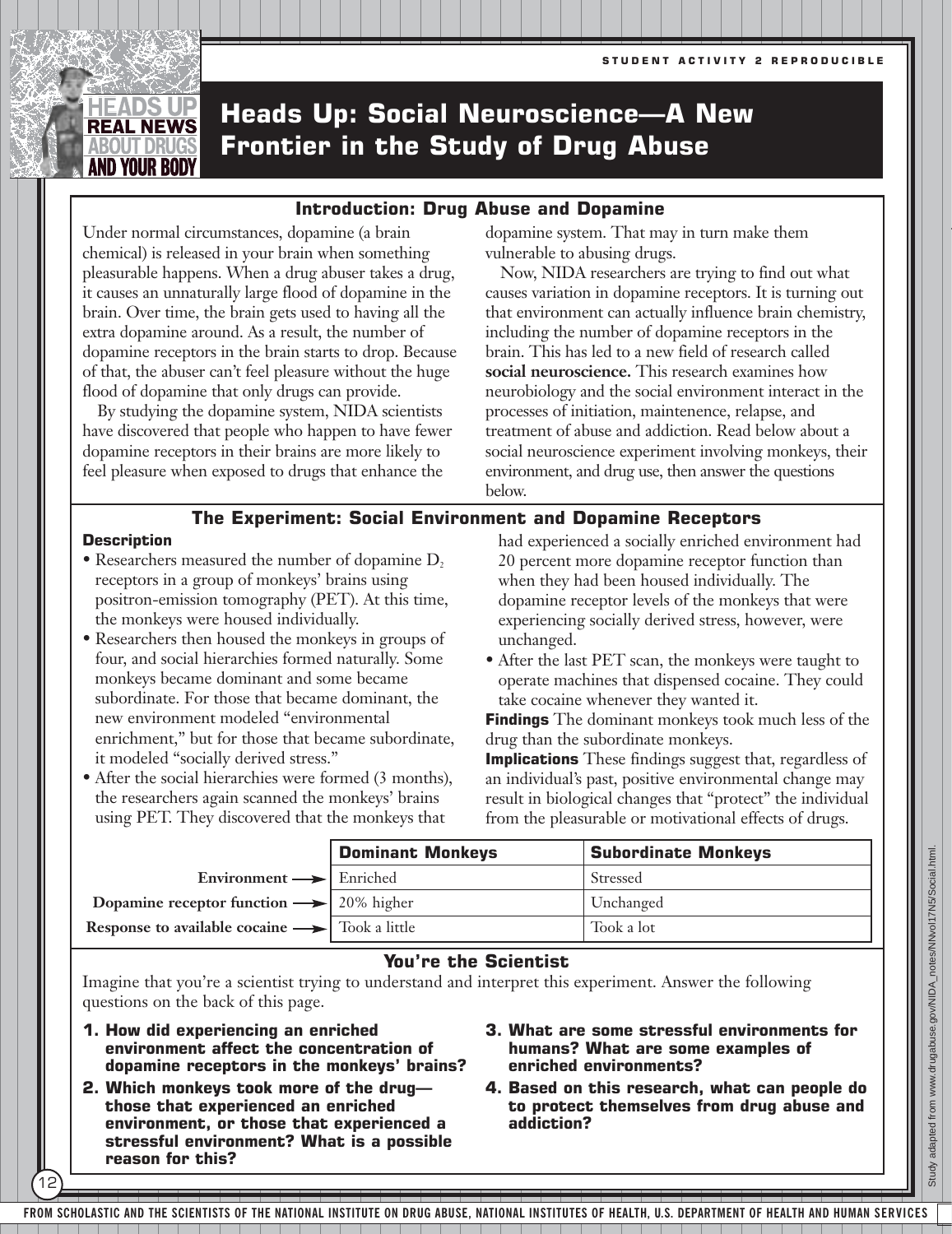# **YEAR 4—TEACHER'S EDITION**



# In This Installment **Dear Teacher:**

- The science of why it's hard to say no
- Drug-refusal strategies
- Looking inside the teen brain
- What to do if you see someone overdosing

**Assessment Opportunities**

Look inside for creative, science-based lessons and to see how you can test what your students have learned about drug-abuse trends, drug abuse in social settings, and effective ways to say "No, thanks."

# **Drug Abuse in Social Settings: A Serious Risk** for Teens Dr. Nora D. Volkow,

Teens are social beings. As a teacher who works with adolescents,

Unfortunately, this strong social

certainly has some positive aspects can put them at high risk for drug abuse, especially in social settings such as parties and after-school

hangout sessions. This year's fourth and final installment of *Heads Up: Real News About Drugs and Your Body* deals with the issues of adolescent drug abuse in social situations.

The issues are real and important. Researchers have found that most teens who abuse drugs first do so in social settings. If we can cut off this route to drug abuse and

addiction, we may save many young

you definitely won't find that shocking! Probably more than anyone, you understand how important it is for teens to feel like they fit in—that they're part

instinct among teens—which

of the crowd.

# Director of NIDA



This article in the *Heads Up* series presents the issue to readers in a straightforward way, and reveals the science behind *why* it can be so tough for teens to make smart decisions in social settings. It also offers research-tested drug-refusal strategies that students can draw on as they navigate the teen social maze this summer.

Along with this sober subject matter, the article also shares good news. The results for 2005 are in from NIDA's annual Monitoring the Future survey, and teen drug use is stable, with indications of a continuing general decline for a record fifth year in a row, except for certain prescription drugs.

Thank you for working with me and the team of NIDA researchers to bring science-based facts about drug abuse to your students. By taking classroom time to share the lessons of *Heads Up* with your students this year, you have helped to set the stage for a healthier, smarter, drug-free generation of young adults. You are truly making a difference.

13

Sincerely,

Nora D. Volkow, MD Director of NIDA

people from lifetimes of drugrelated problems.

For printable past and current articles in the **HEADS UP** series, as well as activities and teaching support, go to **www.drugabuse.gov/parent-teacher.html** or **www.scholastic.com/HEADSUP.**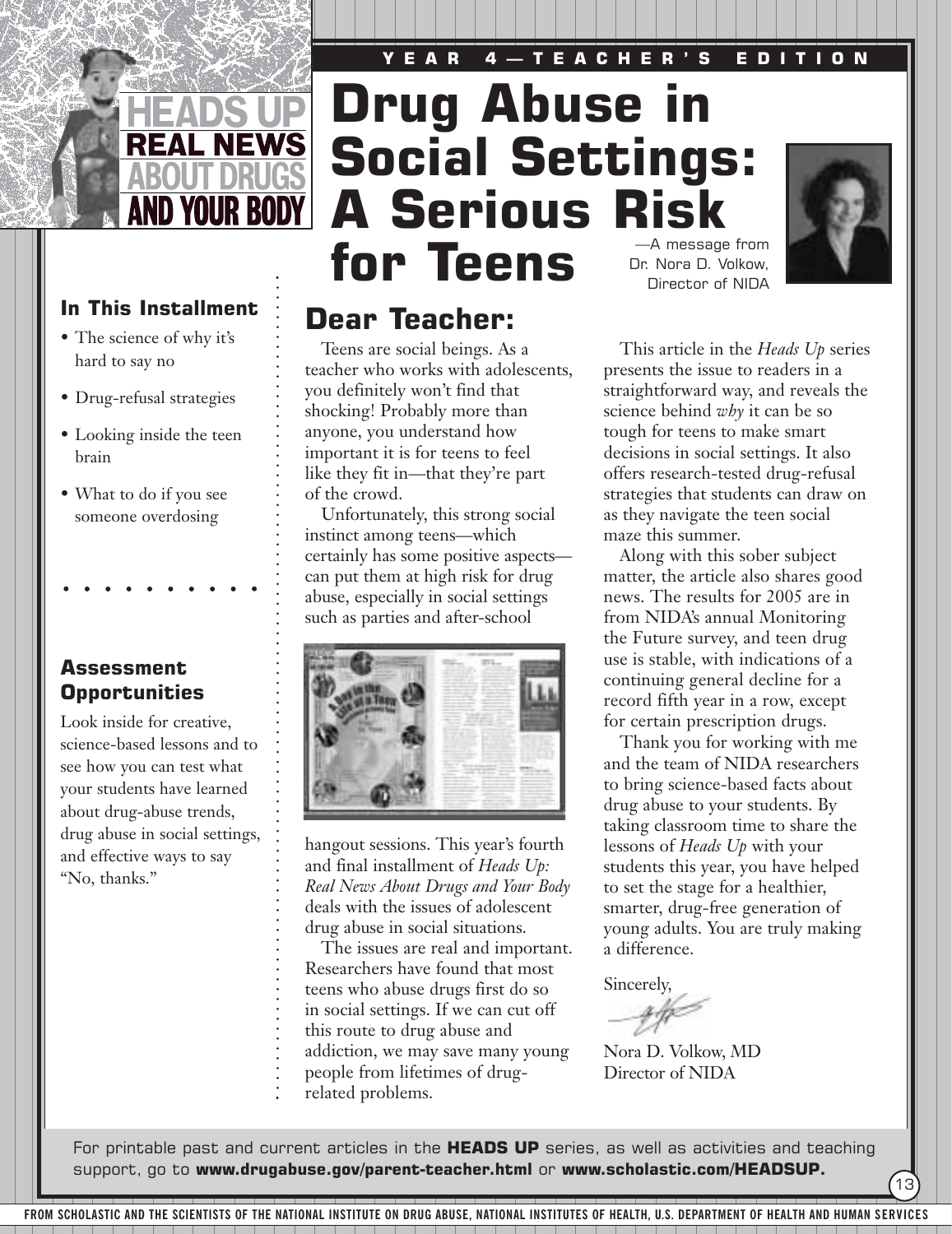**PREPARATION:** Before beginning the lessons, make these photocopies: Two copies for each student of Activity 1 Reproducible "Heads Up: Drugs in Social Settings—A Quiz" (page 15) for a pre-text and post-text quiz, and one copy for each student of Activity 2 Reproducible "Heads Up: Teens and Drug Abuse—Understanding the Statistics" (page 16).

# **Lesson 1 Heads Up: What Do You Know About Drug Abuse in Social Settings?**

# **OBJECTIVE**

To give students science-based facts about why the risk for drug abuse is higher in social settings such as parties; to show students that abusing drugs is not the norm among teens; to provide students with research-tested drugrefusal strategies; and to assess students' knowledge of the topics before and after reading the article.

## **NATIONAL SCIENCE EDUCATION STANDARDS**

Life Science; Science in Personal and Social Perspective

# **LESSON STRATEGY**

Introducing the Topic

• Before the lesson begins, hold a class discussion based on these questions: *Where do you think most kids who abuse drugs have their first drug experience? Why is it sometimes difficult to say no in a social setting; for example, if someone offers you a slice of cake or a piece of candy after you have made up your mind to get healthier by avoiding refined*

*carbs? Could those same reasons apply to turning down drugs? Why do some teens have a hard time saying no to drugs at parties—even when they don't really want them?*

• Tell students that they are going to see how much they know about the latest research into teen drug abuse in social settings and drug-refusal strategies. Distribute copies of Reproducible 1. Tell students to write their names on the paper and label it No. 1. Then have them answer the questions. Collect and grade the papers.

### **READING, DISCUSSION, AND ASSESSMENT**

• Have students read the article "A Day in the Life of a Teen." Next, hold a discussion based on these questions: *Are you surprised to learn that most teens overestimate the amount of drug abuse among their peers? How might the media play a role (TV, movies, news programs, etc.)? Why is the urge to imitate so powerful*

*among adolescents? How can you resist it? Should teens avoid social situations as a way of avoiding the temptation to use drugs? Why or why not?*

• Next, tell students it's time to see how much they've increased their knowledge. Give them a second copy of Reproducible 1. Tell them to write their names on the paper and label it No. 2. When students have finished, collect the papers, score them, and compare the results before and after the lesson.

# **WRAP-UP**

• Conclude the lesson by asking students what they think would be the best way to teach teens drugrefusal skills: giving them materials to read, or offering opportunities to role-play tough social situations? Discuss whether your school ought to offer classes, and whether they should be optional or mandatory.

### **ANSWERS TO REPRODUCIBLE QUIZ ON PAGE 15:**

1. b; 2. a; 3. d; 4. b; 5. c; 6. b; 7. a; 8. c; 9. b; 10. d.

# **Lesson 2 Heads Up: Understanding Drug-Abuse Statistics**

# **OBJECTIVE**

To help students develop an understanding of statistics, find out how scientists collect and use statistics, and use their knowledge to interpret data from the 2005 Monitoring the Future survey (www.monitoring thefuture.org), an annual study of the behaviors, attitudes, and values of teens in America.

## **NATIONAL SCIENCE EDUCATION STANDARDS**

Science as Inquiry; Science in Personal and Social Perspective

# **LESSON STRATEGY**

Introducing the Topic

- Explain to students that statistics is a branch of math dedicated to answering questions by using numbers. Scientists use statistical methods to collect, analyze, and draw conclusions from data. Have students think of ways in which statistics are used to help people understand the world. (Examples may include baseball statistics and student-performance analyses, such as class rank.)
- Tell students that many types of

14

scientists use statistics. One of the most common statistical tools is the survey or poll. In a survey to track drug use among teens, for example, a scientist might ask survey participants whether they have used a particular drug in the past 12 months. Scientists analyze the results to determine facts about drug use among teens. Have students recall surveys they have heard about lately. What do they think was the purpose of those surveys?

• Explain to students that, in general, the larger the number of people surveyed, the more accurate the survey results will be. Statisticians (mathematicians who study statistics) call the number of people surveyed the sample size. If you ask 10 teens the question, "Do you consider drug abuse to be dangerous?" you will not get a reliable snapshot of how teens nationwide feel about the dangers of drugs. But if you have a sample size of 50,000 teens from all 50 states, you are more likely to get an accurate picture.

- Hand out Reproducible 2. Tell students that they are about to examine and analyze parts of a real statistical study that provides facts about teen drug use.
- Wrap up the lesson by discussing the following questions: *Why do scientists collect statistics? How do statistics help in the battle against drug abuse? Were you surprised by any of the data you examined in the reproducible? Why? What type of questions would you include in a Monitoring the Future–style survey in your school?*

For more information about the Monitoring the Future study, refer students to www.monitoringthe future.org.

### **ANSWERS TO "YOU'RE THE SCIENTIST" QUESTIONS ON PAGE 16:**

1. Rose sharply from 1999 to 2001; began to decline after 2001. 2. Fell from 1999 to 2003. (Small rise in 2004 was not statistically significant.) Fell further between 2004 and 2005. Word: Decline. 3. Methamphetamine abuse showed steady decline; ecstasy abuse rose, then fell. 4. Ecstasy did after an initial increase and methamphetamine followed the trend.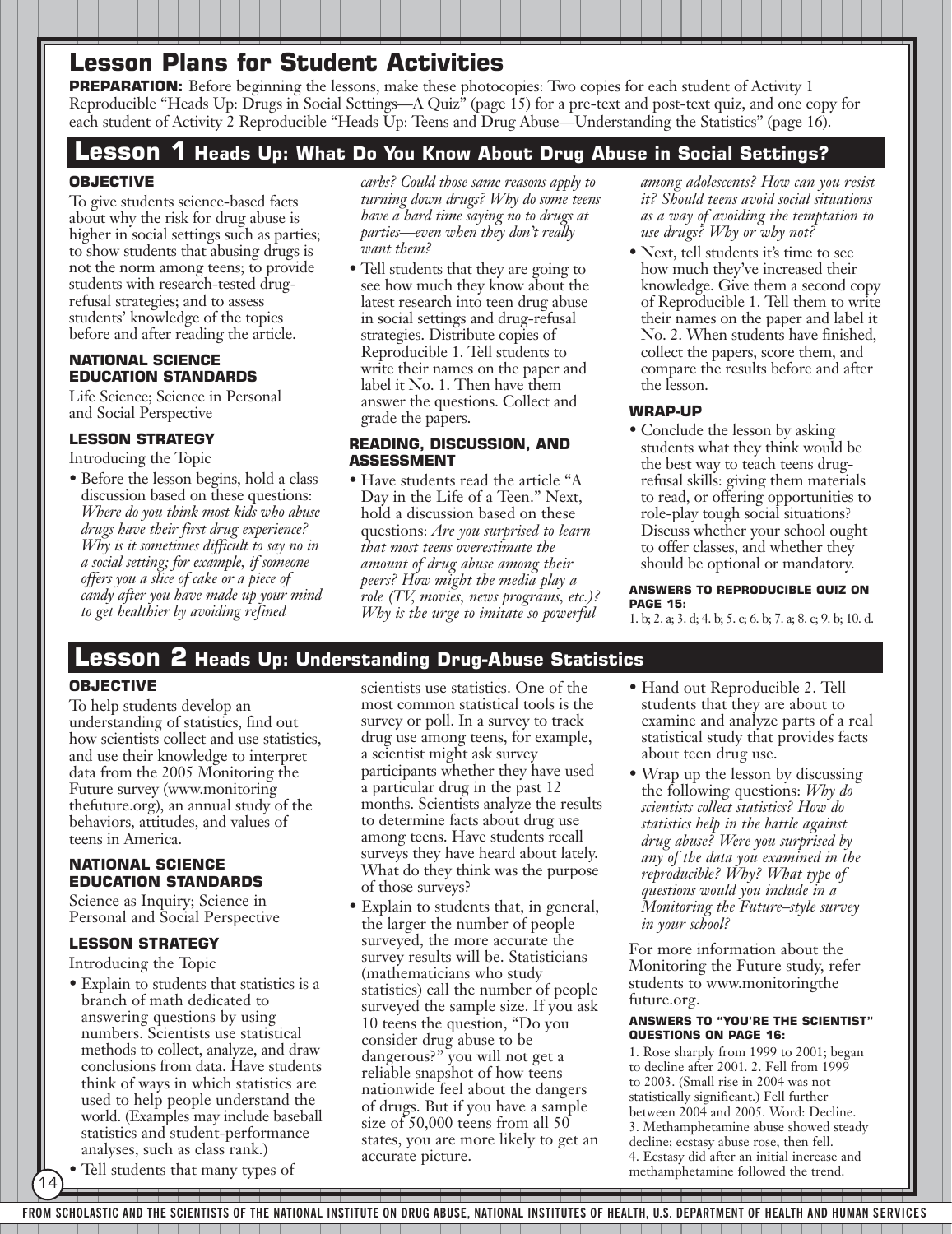### **Heads Up: Drugs in Social Settings—A Quiz REAL NEWS**

# **See how much you learned from the article by answering the questions below.**

**1. What percentage of 10th-grade students say they've used illicit drugs in the last year?** 

a. 50 percent

EADS UP

BOUT DRUG AND YOUR BODY

b. nearly 30 percent

c. 15 percent

d. less than 5 percent

# **2. When teens guess how many of their peers use illicit drugs, the guess is usually**

- a. too high.
- b. too low.
- c. about right.
- d. exactly right.

# **3. The part of the brain known as the prefrontal cortex is fully developed**

- a. around age 5.
- b. around age 10.
- c. around age 15.
- d. around age 25.

# **4. The last part of the brain to develop is the area responsible for**

- a. emotions.
- b. decision-making and impulse control.
- c. understanding complex facts.
- d. breathing.
- **5. When you see others use illicit drugs, it can be tempting because the brain is wired to learn first by**
	- a. repetition.
	- b. rote.
	- c. imitation.
	- d. reading.

# **6.** Most teens **the amount of pressure others will put on them to use illicit drugs.**

- a. underestimate
- b. overestimate
- c. don't care about
- d. read about

# **7. As a teen, each time you repeat an activity or skill the pathways in your brain are**

- a. strengthened.
- b. unchanged.
- c. weakened.
- d. not used.
- **8. Practicing saying "No, thanks" to drugs \_\_\_\_\_\_\_\_ teens' likelihood of abusing drugs.**
	- a. raises
	- b. has no effect on
	- c. lowers
	- d. confuses

# **9. If you suspect a friend may be overdosing on drugs or alcohol, you should**

- a. let your friend try to sleep it off.
- b. call 911 immediately.
- c. wait 10 minutes, then decide what to do.
- d. give your friend coffee.

# **10. Which of the following is a symptom of a drug overdose?**

- a. extreme confusion
- b. seizures
- c. loss of consciousness

15

d. all of the above